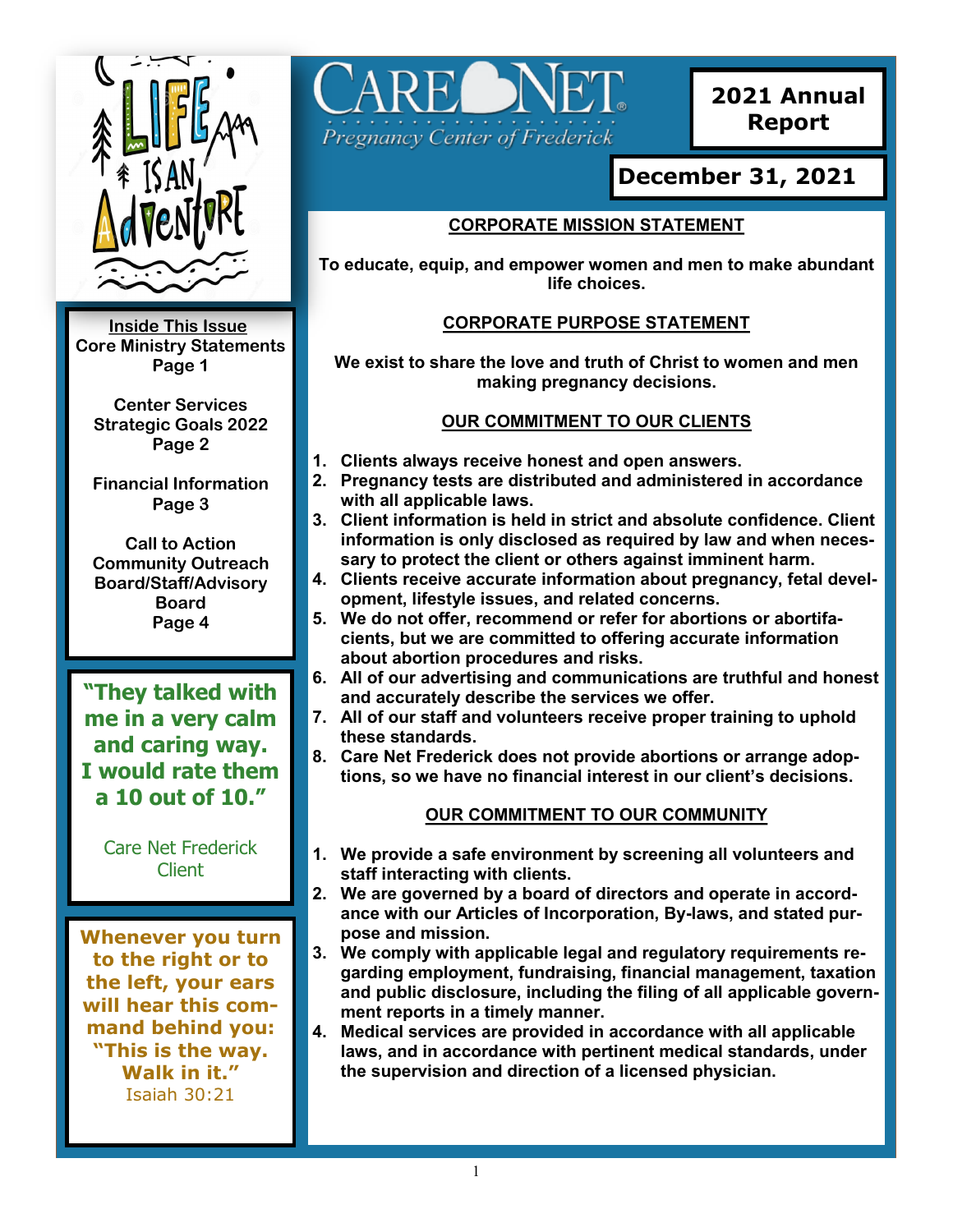# **CLIENT INFORMATION 2021—TOTAL CLIENTS SERVED—638**

**Earn While You Learn Clients Enrolled Females - 63**

**Males - 6**



**"Very helpful, resourceful, and understanding."**

**"Best place ever!"**

**Care Net Frederick Clients**

#### **Material Items Given Out**

- **Baby Food & Formula—1,048**
	- **Baby Clothes—3,506**
	- **Baby Wipes—1,197**
- **Car Seats—39 New\*, 11 Used**
	- **Diapers—37,956\*\***
	- **Furniture Items—82**
		- **Layettes—33**
- **Emergency Help Clients—330**

**\*Partially funded by The Community Foundation of Frederick County.**

**\*\*Partially funded by The Community Foundation of Frederick County.** 

### **Client Statistics**

**Pregnancy Test Clients—105 Ultrasounds Performed—15 STI Clients—30 Consultation Clients—9 New Clients—99 Positive Pregnancy Tests—95 Spiritual Discussions—113 Gospel Shared—59 Received Prayer—42**

**20 clients were considering or vulnerable to abortion** 

 **11 clients chose to continue their pregnancy after receiving services at Care Net Frederick**

# **2022 Strategic Goals**

#### **Medical**

Provide Abortion Pill Reversal (APR) services Offer birthing classes Offer expedited partner therapy for positive STI clients

#### **Client Services Programs**

Re-build Just for Guys support

Build volunteer base The Section 2 Develop a class for couples to strengthen the family

#### **Outreach**

Expand and build church relationships (including education on Making Life Disciples program) Expand and build community relationships

#### **Center**

Emphasize spiritual strategies for the center Continue to research building expansion to accommodate services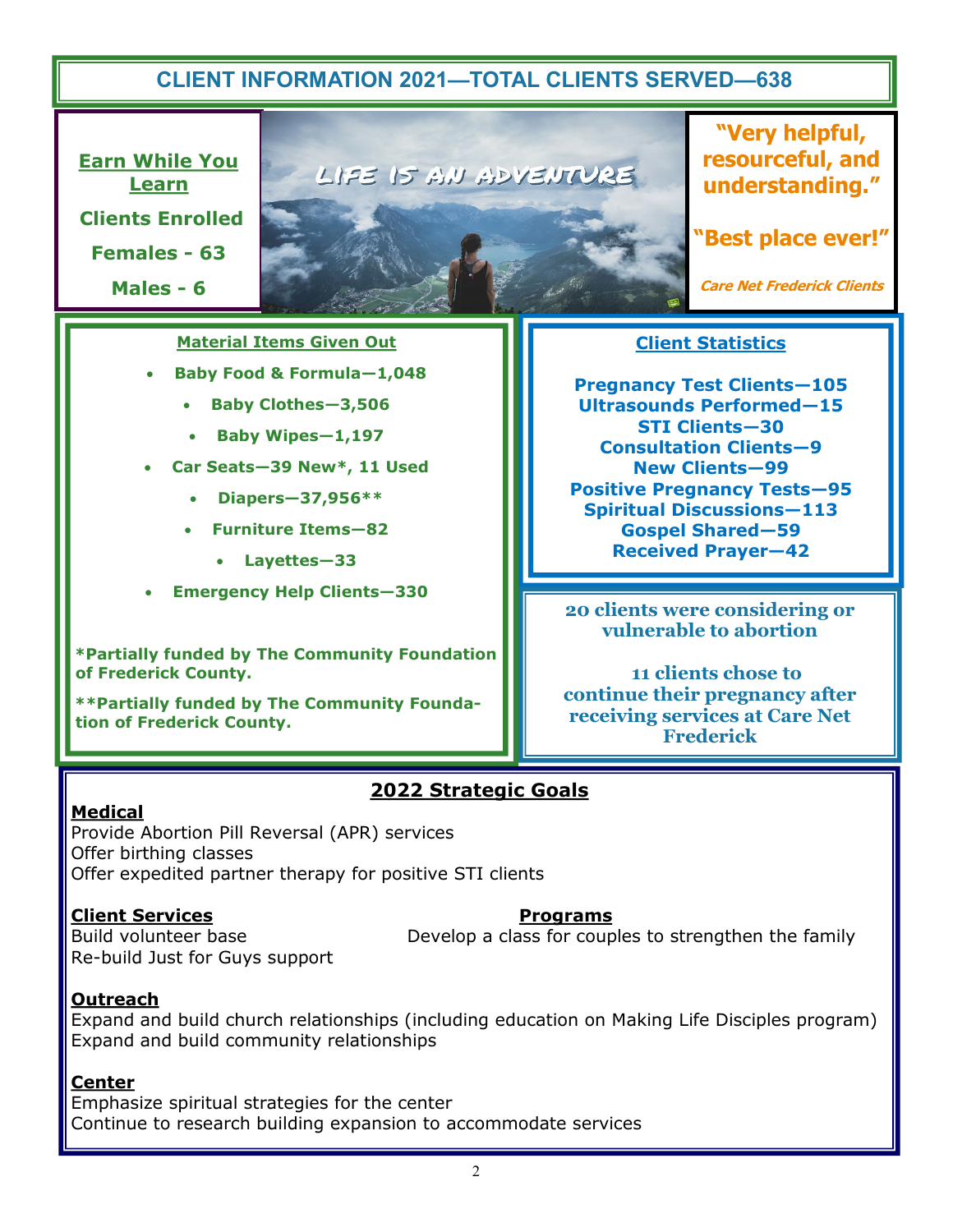